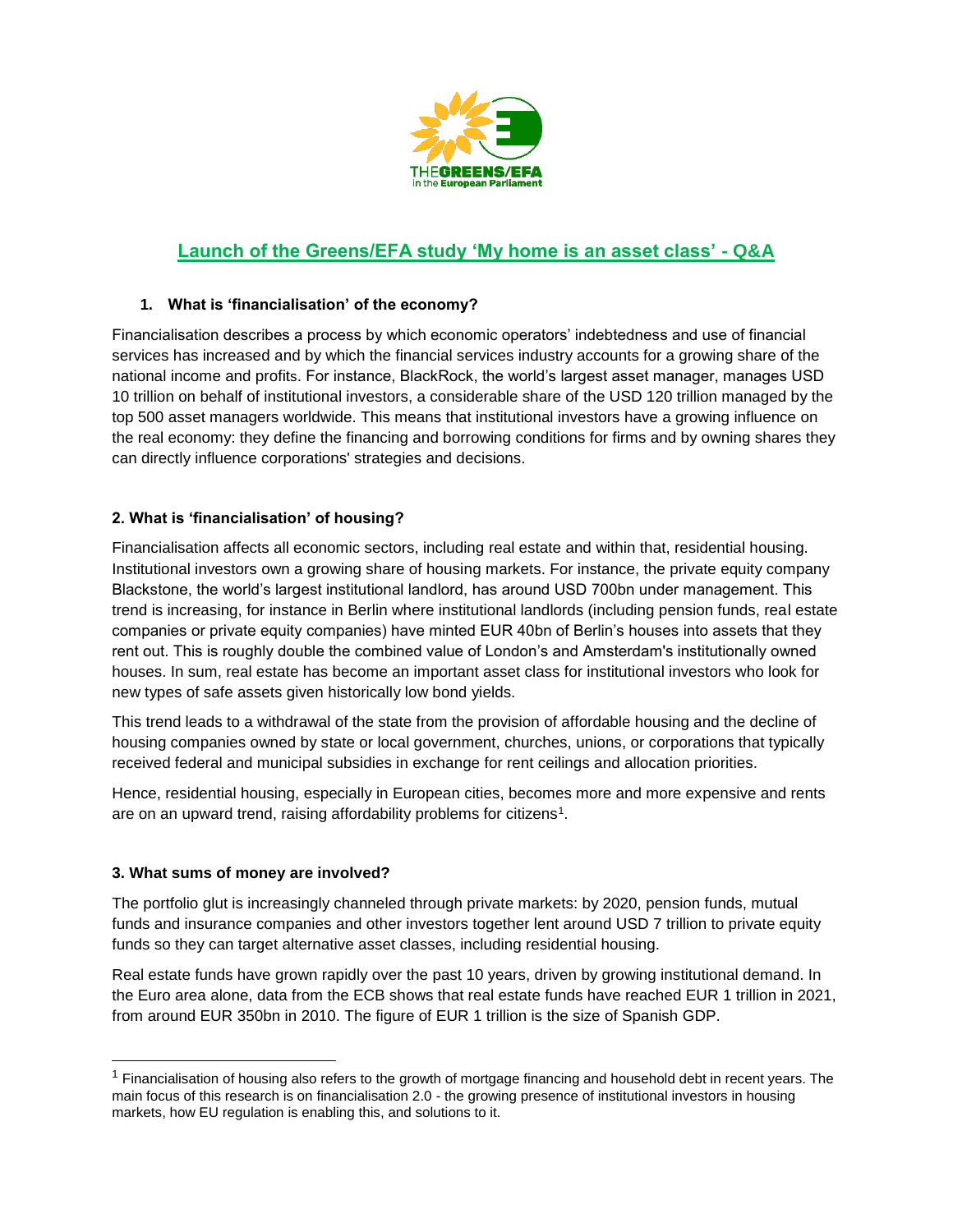According to Preqin data, more than 4000 institutional investors, including banks, directed around USD 3.6 trillion of their USD 136 trillion assets under management to European real estate<sup>2</sup> in August 2021. Of these, 1325 investors, with AUM of USD 44 trillion, held residential assets in their RE portfolios. The value of real estate portfolios that include housing was about USD 2 trillion.

Data on institutional investors' residential housing deals (number and size) including multi-family and apartment-buildings in different cities, as part of this research investigation, is available, showing a lowerboundary estimate based on Pregin data, via: [https://dataverse.shinyapps.io/big\\_realestate\\_deals/](https://dataverse.shinyapps.io/big_realestate_deals/) Data source: Preqin, Sebastian Kohl.

## **4. Why does this issue deserve closer scrutiny?**

**We are entering the age of the institutional landlord.** This is why it is important to both understand the factors that have enabled institutional landlords to transform housing into an asset class (including the role of European level financial regulation) and to design an appropriate regulatory regime. Three factors are worth mentioning:

a) the negative social impact of institutional ownership: evictions, rising rents, inflating house prices reaching unsustainable levels, last seen during the period preceding the previous financial crisis;

b) the growing structural demand for housing asset classes, with private equity the visible layer of a complex network including banks, private equity funds, pension funds and insurance companies, endowments and wealth managers;

c) the ability of institutional landlords to enlist the state in creating and de-risking housing asset classes, both via (European level) regulatory regimes, macroeconomic policies and crisis responses. The top 3 buyers of non-performing loans in Europe throughout 2015-2017 were the private equity companies: Ceberus, Blackstone, and Fortress, mostly from bad banks set up to clean burst housing bubbles.

# **5. Who really owns your city?**

Insurance companies, public and private pension funds, banks, sovereign wealth funds and asset managers are some of the main institutional investors in residential real estate. These can invest directly, via private equity funds, via equity markets or other debt instruments.

# **6. European legislation is accommodating institutional landlords to transform housing into asset classes. Which specific pieces of EU legislation are responsible?**

Recent European initiatives under the Capital Markets Union – including the Simple, Transparent and Standardized Securitization regime, the Securitization of Non-Performing Exposures and revisions to Solvency II capital requirements for insurance companies – will further ease the transition of residential housing from private into institutional ownership. This solidifies an uneven playing field, penalizing European citizens that cannot mobilize financial resources to a similar scale.

A 2019 report of the European Banking Authority illustrates well the distinctive possibility that European efforts to promote the securitization of non-performing loans may accelerate the shift of housing from

<sup>&</sup>lt;sup>2</sup> Real Estate includes hotels, industrial (data centers, distribution warehouses), land, offices, shopping centers, car parks, student housing, elderly care, and residential housing. The Preqin database offers one of the most detailed overviews of real estate investors, funds and large transactions in Europe.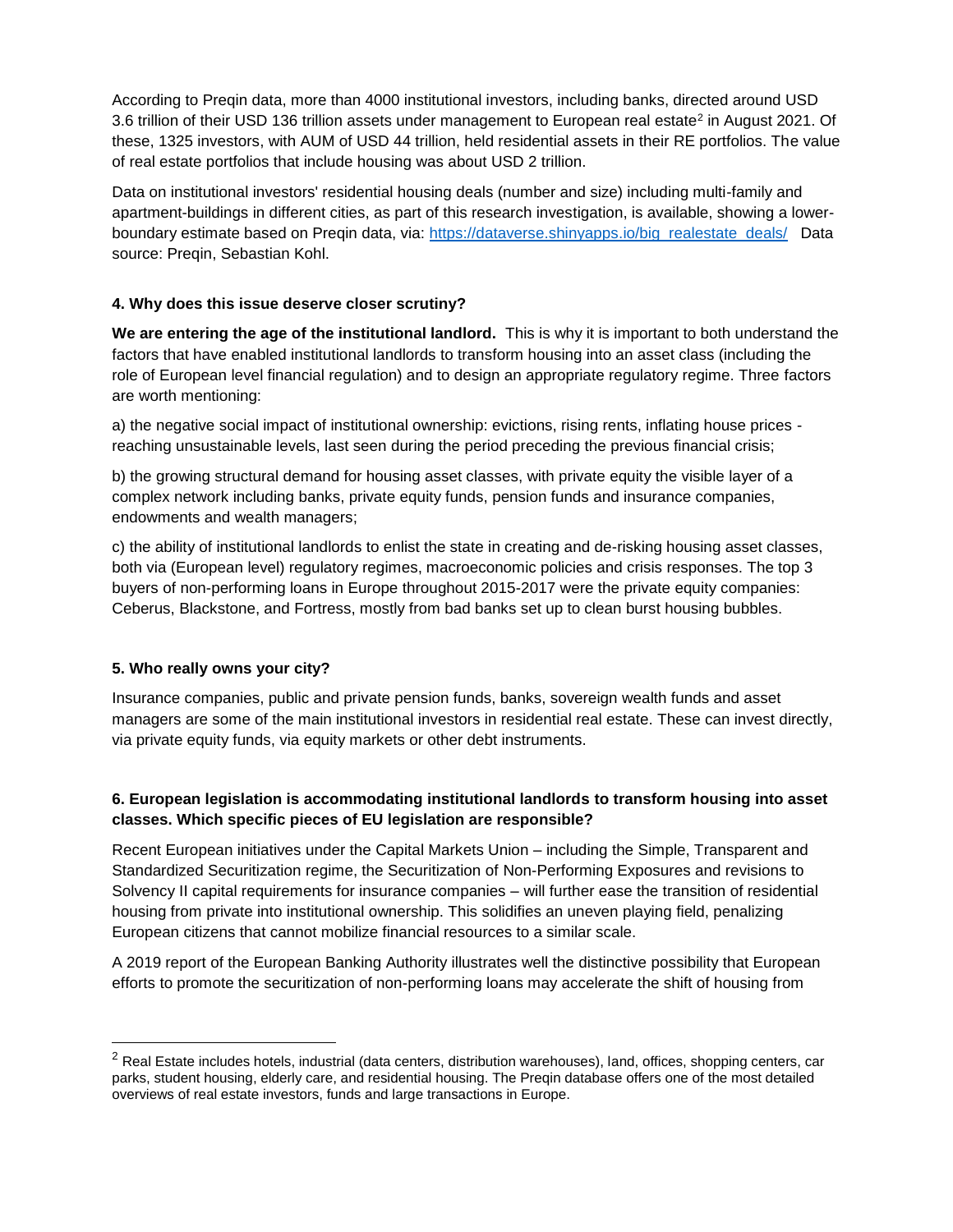retail ownership into institutional portfolios. The top sellers over the 2015-2019 period were commercial banks and public entities set up to manage the collapse of housing bubbles.

#### **7. What is the political and ideological framework behind this?**

The political narrative is that public resources alone cannot deliver the required investments in climate, health, education, infrastructure and indeed housing, so policy makers should instead mobilize private finance for these public goals. Instead of direct public investment, the state is expected to create the conditions for private finance to invest in social infrastructure, including housing – such policies come under the umbrella of derisking. Derisking interventions are necessary since private finance will not invest in new asset classes if the risk/return profile does not match their preferences, or their regulatory requirements.

Such public interventions involve both regulatory de-risking - removing regulatory barriers that prevent investors from creating and holding new asset classes - and fiscal de-risking - using fiscal resources to change the risk/return profile of new asset classes, and thus mobilize private finance. Applied to housing assets, this report shows how regulatory derisking involves **a wide range of policies from favourable tax regimes to weakening of regulatory requirements for housing asset classes** (notably via the Capital Markets Union). In turn, fiscal and monetary derisking encompasses a range of macroeconomic policies supportive of house price inflation.

## **8. Where are institutional investors present?**

In the EU, UK, US and globally. European residential real estate is becoming an increasingly important asset for institutional investors and asset managers.

European capital cities have been the primary target, though unevenly distributed, of institutional investment flows. New data on institutional investors' residential housing deals (number and size) in different cities, as part of this research investigation, is available via: [https://dataverse.shinyapps.io/big\\_realestate\\_deals/](https://dataverse.shinyapps.io/big_realestate_deals/) Data source: Preqin, Sebastian Kohl.

Also see which institutional investors are present in the capital cities in an interactive map here: [https://www.eldiario.es/economia/nuevos-duenos-vivienda-han-transformado-fondos-internacionales](https://www.eldiario.es/economia/nuevos-duenos-vivienda-han-transformado-fondos-internacionales-mercado-inmobiliario_1_7935880.html)mercado-inmobiliario 1 7935880.html (Source: Cities for Rent, Real Capital Analytics)

A majority of private equity real-estate funds are legally domiciled in the US or UK, but German and French funds are also sizable. A minority of the funds invests in one country only, e.g. 134 invest in the UK only, 109 in Germany only, 27 in Italy, 25 in France and the Netherlands. More often, the funds' geographic exposure involves several countries or European regions (Nordics, West, South), Europe as a whole, or even global regions among which Europe.

## **9. Are institutional investors paying their fair share of taxes?**

EU securitization activities typically concentrate in EU low-taxation jurisdictions, allowing institutional investors to minimize tax burdens on capital gains. Illiquid European REITS issued in Ireland or Spain by private equity companies also take advantage of light regulatory regimes and are not subject to corporate tax.

## **10. Who carried out the research?**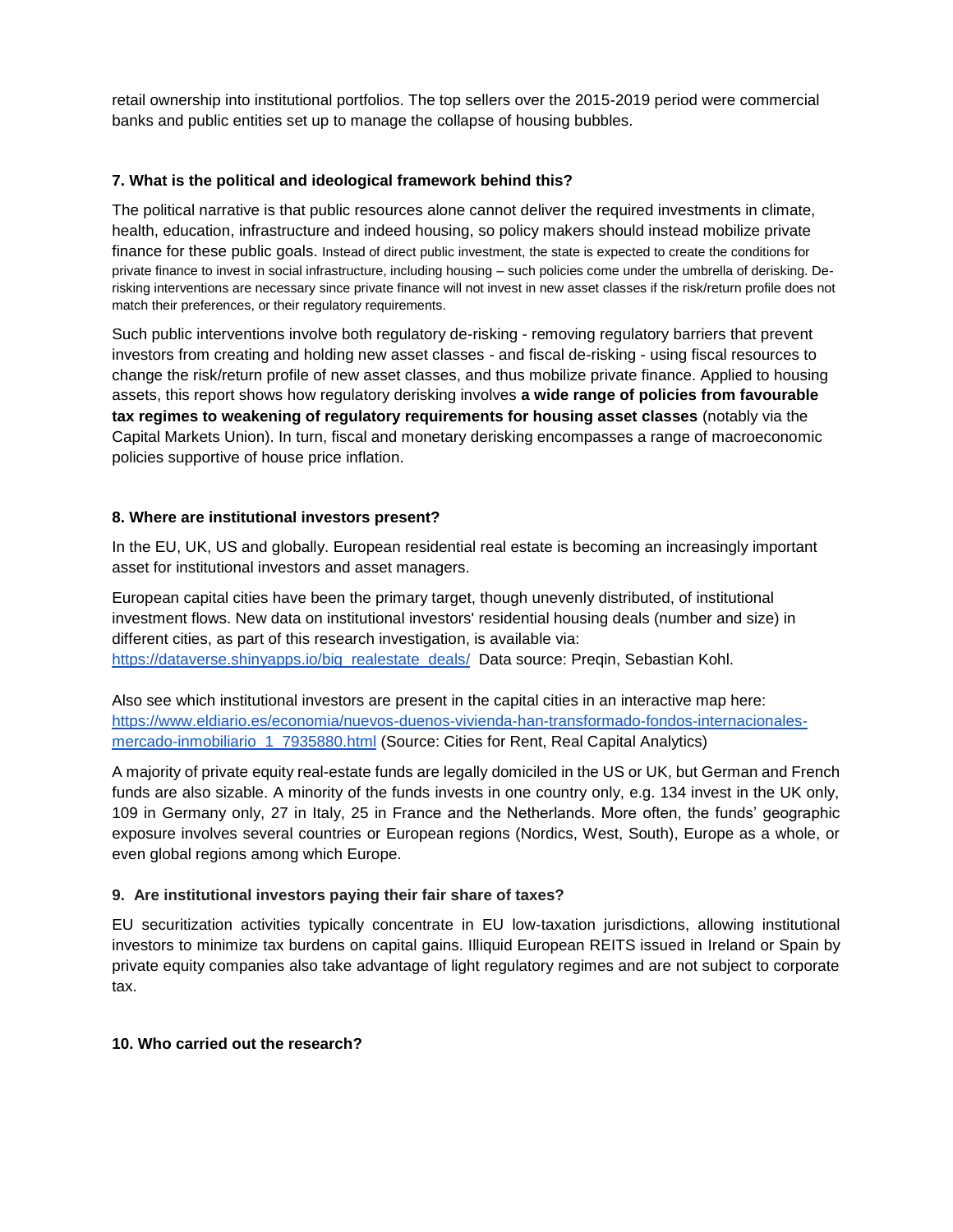The study's authors are [Daniela Gabor, Professor of Economics and Macro-Finance,](https://people.uwe.ac.uk/Person/DanielaGabor) [University of the](https://people.uwe.ac.uk/Person/DanielaGabor)  [West of England,](https://people.uwe.ac.uk/Person/DanielaGabor) and [Sebastian Kohl,](https://www.sebastiankohl.com/) Senior Researcher in Social Sciences, Max Planck Institute for the Study of Societies.

## **11. Why are we shining a spotlight on institutional investors as part of the Greens/EFA housing campaign?**

The Greens/EFA group in the European Parliament has made housing one of its political priorities. Housing is a human right. We are fighting for decent and affordable housing for all in Europe and for the EU to take its responsibilities where its policies have a clear impact on housing within the Member States. Exactly one year ago, the European Parliament adopted the Greens/EFA-led report o[n](https://www.europarl.europa.eu/doceo/document/A-9-2020-0247_EN.html%22%20%5Cl%20%22_ftn38https:/www.europarl.europa.eu/doceo/document/A-9-2020-0247_EN.html) [Access to decent](https://www.europarl.europa.eu/doceo/document/A-9-2020-0247_EN.html%22%20%5Cl%20%22_ftn38https:/www.europarl.europa.eu/doceo/document/A-9-2020-0247_EN.html)  [and affordable housing for all.](https://www.europarl.europa.eu/doceo/document/A-9-2020-0247_EN.html%22%20%5Cl%20%22_ftn38https:/www.europarl.europa.eu/doceo/document/A-9-2020-0247_EN.html) The report calls on the Commission to assess the contribution of EU policies and regulations to the financialisation of the housing market and the ability of national and local authorities to ensure the right to housing, and, where appropriate, to put forward legislative proposals to counter financialisation of the housing market. More here: https://www.euractiv.com/section/economyjobs/opinion/why-the-eu-has-a-big-role-to-play-in-tackling-the-housing-crisis/

## **12. What are the Greens/EFA proposals to address the financialisation of housing and tackle the affordability crisis?**

#### **Homes for people, not profit:**

 $\overline{a}$ 

1. Recognise there is an escalating housing crisis in Europe.

We call for regular meetings of the EU housing ministers and the ECOFIN Council to discuss rising house prices and rents and the role of financial investors in this evolution in Europe.

- 2. Close the investment gap in social and affordable housing of €57 Billion per year<sup>3</sup>.
	- a. Give Member States space for housing investment under the revised Fiscal Rules.
	- b. The European Commission should broaden the target group definition for social and publically-funded housing under the Services of General Interest rules.
	- c. The EU should promote access to decent and affordable housing through the European semester.
	- d. Assess the feasibility of a Housing Fund to steer public and private investment into affordable and social housing and to mitigate the adverse impacts of the collapse of housing bubbles.

#### 3. Stop EU financial rules from encouraging financialisation

Ensure that EU policymakers duly take into account the impact of the EU financial regulatory framework on housing, via a red-flag rule on new and existing regulation, and amend it as appropriate, including by extending the mandate of central banks to identify and prevent housing bubbles.

4. Set EU rules to stop the negative effect of holiday rental platforms.

The expansive growth of short-term holiday rental is removing housing from the market and driving up prices, and has a negative impact on liveability in urban and tourist centres. The Commission should

<sup>&</sup>lt;sup>3</sup> Report of the High-Level Task Force on Investing in Social Infrastructure in Europe: "Boosting Investment in Social Infrastructure in Europe" (2018)